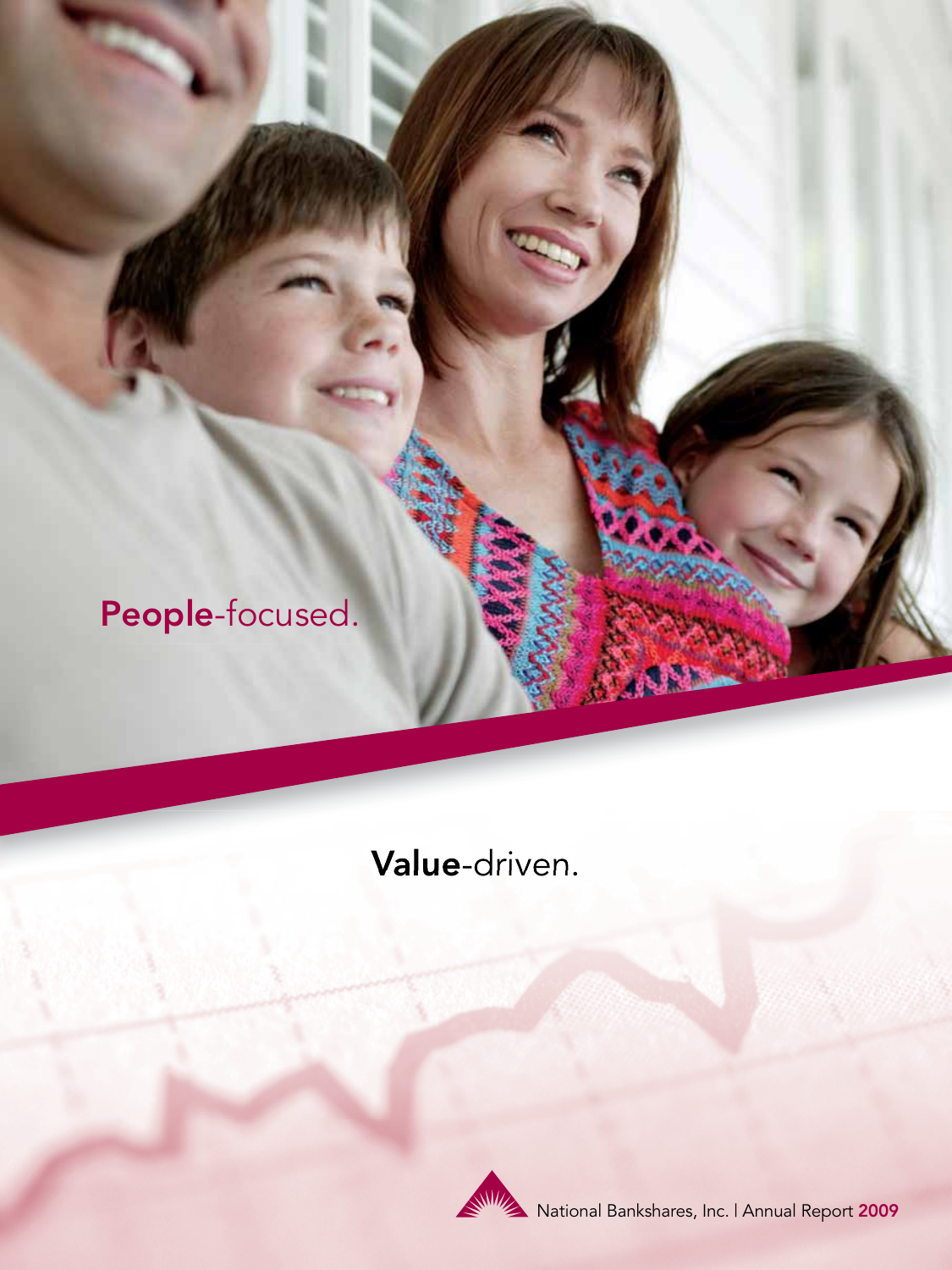#### People-focused. Value-driven.

National Bankshares, Inc. traces its roots back to 1891 with the founding of its subsidiary bank, the National Bank of Blacksburg. Today we serve communities across southwest Virginia with 25 convenient banking locations and a complete package of financial services. Through our personalized approach to community banking and our commitment to shareholder value, National Bankshares, Inc. embodies the spirit of a people-focused, value-driven institution.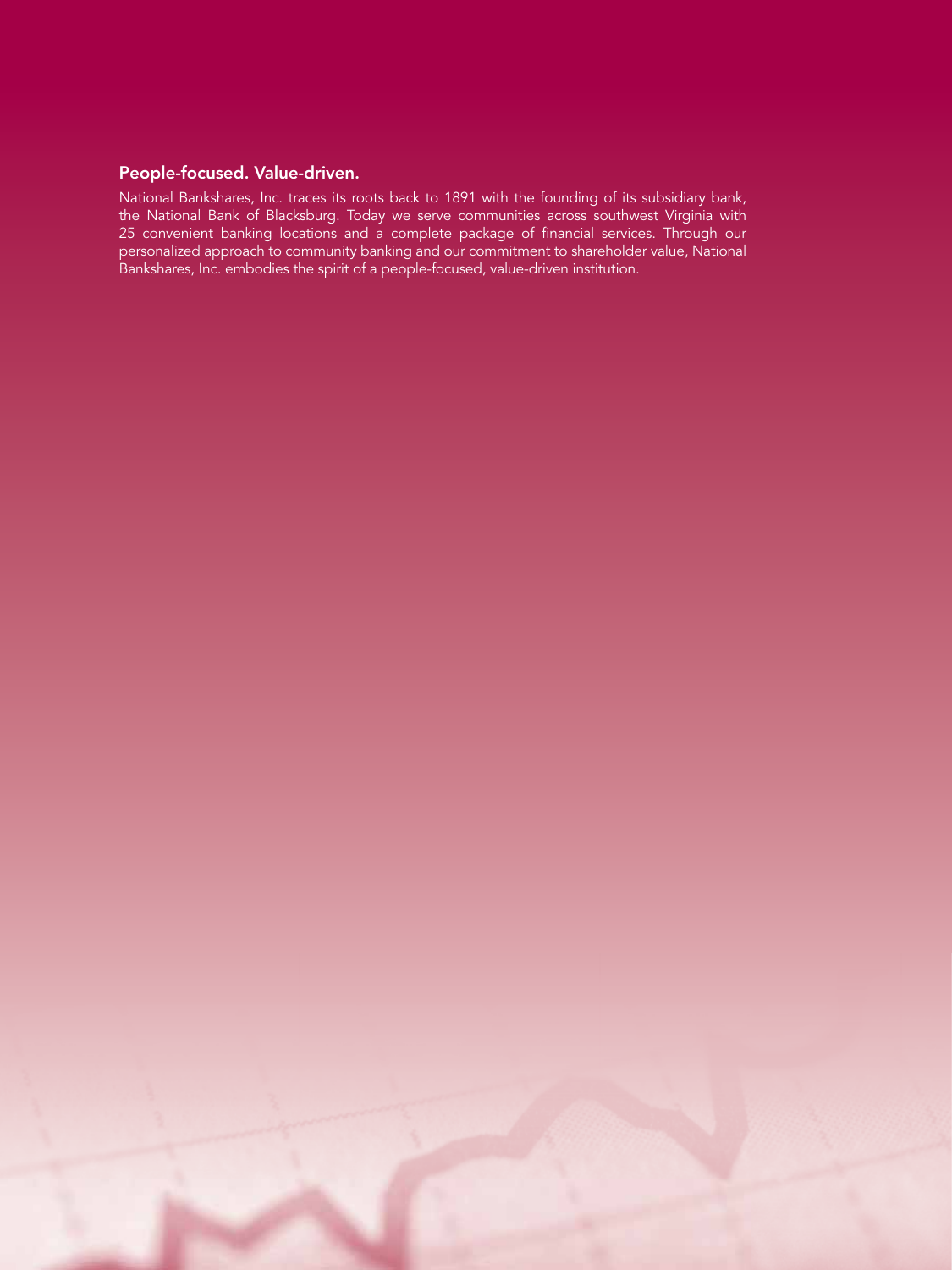## Financial Highlights

\$ in thousands, except per share data

|                              | 2009         | 2008    | 2007    | 2006    | 2005    |
|------------------------------|--------------|---------|---------|---------|---------|
| Net income                   | 14,319<br>\$ | 13,593  | 12,675  | 12,632  | 12,424  |
| Basic net income per share   | 2.07         | 1.96    | 1.82    | 1.80    | 1.77    |
| Diluted net income per share | 2.06         | 1.96    | 1.82    | 1.80    | 1.76    |
| Cash dividends per share     | 0.84         | 0.80    | 0.76    | 0.73    | 0.71    |
| Book value per share         | 17.61        | 15.89   | 15.07   | 13.86   | 13.10   |
| Loans, net                   | 583,021      | 569,699 | 518,435 | 495,486 | 487,162 |
| Total securities             | 297,417      | 264,999 | 273,343 | 285,489 | 272,541 |
| Total assets                 | 982,367      | 935,374 | 887,647 | 868,203 | 841,498 |
| Total deposits               | 852,112      | 817,848 | 776,339 | 764,692 | 745,649 |
| Stockholders' equity         | 122,076      | 110,108 | 104,800 | 96,755  | 91,939  |









Net Loans (in millions)





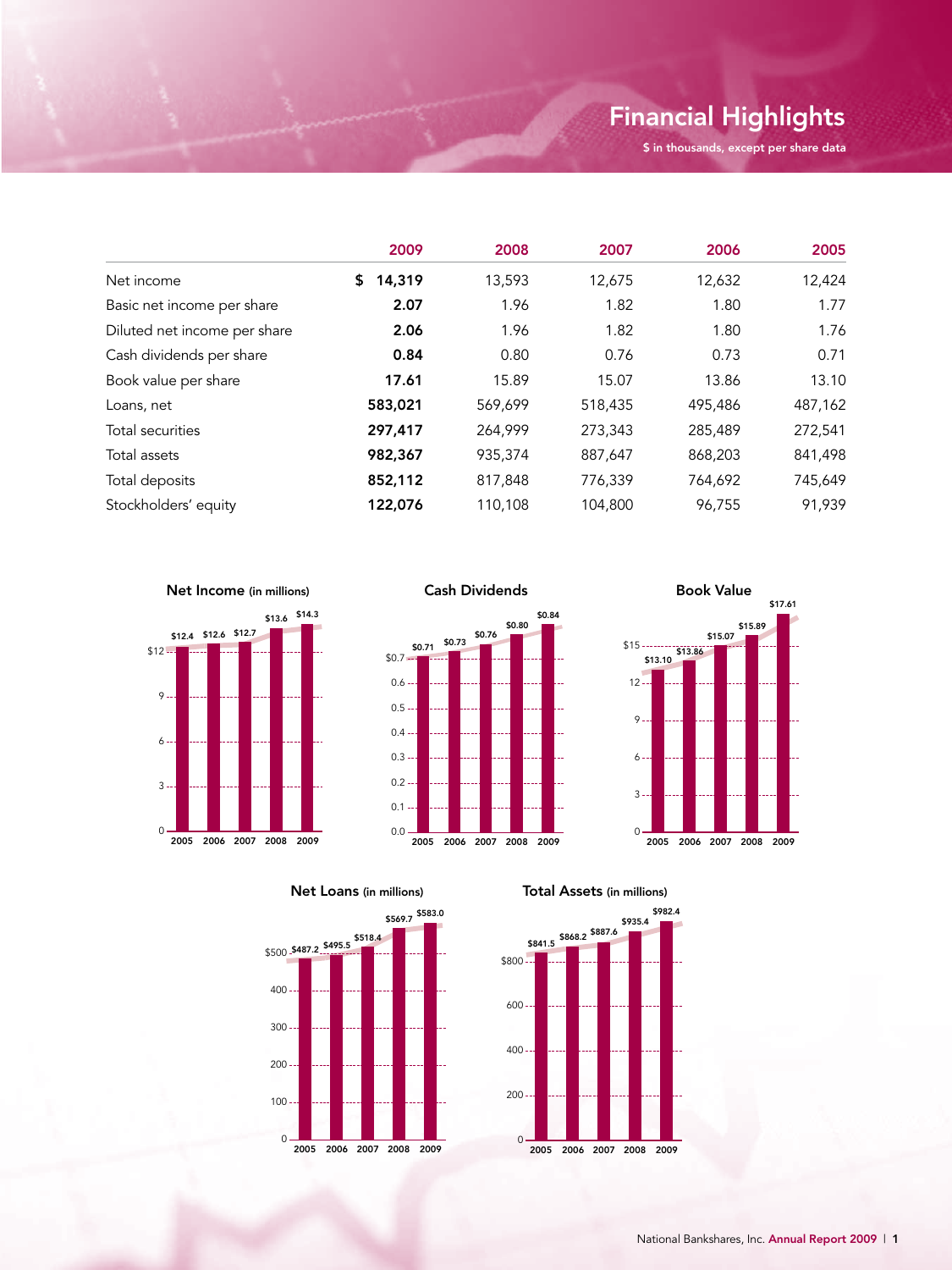

### Our Mission

national Banksnares, inc. strives to be an exceptional community bank nolding<br>company dedicated to providing shareholder value by offering financial services If the plant among the continuity measurem and cost-effective manner. We recognize that to do this, our infuriour institutions must return the domey to make decisions roamy<br>and must actively participate in the communities they serve. We are committed to offering competitive and fair employment opportunities and to maintaining the ditis arum exero et reiume enisi te essiti int et qui offi cia National Bankshares, Inc. strives to be an exceptional community bank holding to customers through subsidiary financial institutions and affiliated companies in to do this, our financial institutions must retain the ability to make decisions locally highest standards in all aspects of our business.

management team, nom iert to right. David K. Skeens, freasurer and Chief Financial Officer,<br>James G. Rakes, Chairman, President and Chief Executive Officer; Marilyn B. Buhyoff, Secretary Management team, from left to right: David K. Skeens, Treasurer and Chief Financial Officer; and Counsel; F. Brad Denardo, Executive Vice President.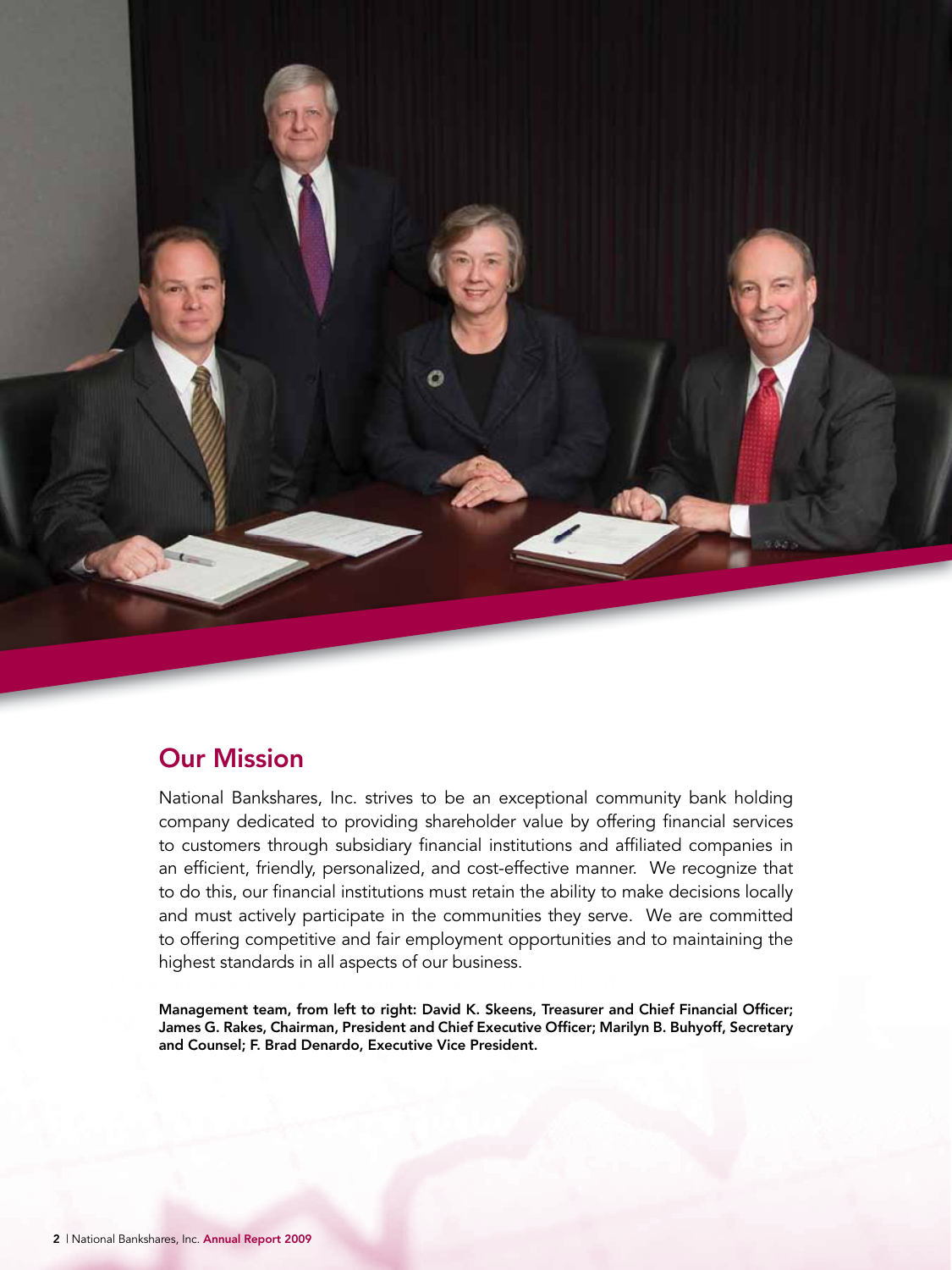These are challenging times for bankers. The financial markets are volatile, and the political climate is negative. The media does not differentiate between those large Wall Street investment banks that caused many of the nation's economic problems and traditional banks, which have continued to work to find solutions to those problems. At National Bankshares, Inc., our strategy for facing today's challenges is to return to the basics. We focus on who we are. We clearly identify what we can do. And we try to do it well.

I am sure that you are aware that National Bankshares, Inc. is a financial holding company with two subsidiaries, the National Bank of Blacksburg (National Bank) and National Bankshares Financial Services, Inc. National Bank has been a community bank since its founding in 1891. It is a conservative bank. We do not believe that bigger is always better, and we understand that we cannot be all things to all customers. However, we can and do offer those bank products and services, including loans, deposit accounts and Trust services, that most of the residents and businesses in southwest Virginia want and need. Our customers have convenient 24-hour access to their accounts with phone and Internet banking. We are able to provide many products and services at a lower cost than some of our larger competitors. Most importantly, when you deal with National Bank, you experience banking with a personal touch. If you call us during business hours, you will reach a real live person, not a computer. Our lenders develop long-term business relationships with their customers. In fact, a small business customer once told me, "My loans are with National Bank, because I get a banker, not just a bank." Our trained, experienced and friendly employees take great pride in offering excellent service to their customers.

In 2009, National Bankshares' people-focused approach to banking created value for our stockholders. I am pleased to report that your Company posted record net income of nearly \$14.32 million for the year ended December 31, 2009. Net income for 2009 was 5.34% higher than the \$13.59 million earned in 2008. We believe in sharing higher profits with stockholders, and cash dividends grew from \$0.80 per share in 2008 to \$0.84 per share for 2009. Stockholders' equity experienced a nice increase, growing from \$110.11 million at the end of 2008 to nearly \$122.08 million at the same period in 2009.

Record earnings in 2009 came largely from higher net interest income, coupled with limited increases in controllable noninterest expense. Net interest income grew by almost 10.77%, from \$31.29 million for 2008 to \$34.66 million for 2009. A good part of the growth in interest income came from meeting the credit needs

of borrowers in our market area, as our bankers continued to make good loans despite the difficult economy. Net loans, which were at \$583.02 million at the end of 2009, grew by \$13.32 million, or 2.34%, over the total at December 31, 2008. While net interest income was improving, we were keeping careful watch on controllable costs. As a result, total nontinterest expense for the year was only \$1.83 million above 2008 levels, despite FDIC Deposit Insurance Fund assessments climbing by \$1.52 million from 2008 to 2009. National Bankshares, Inc. ended 2009 with total assets of nearly \$982.37 million, an increase of 5.02% over the \$935.37 million at the end of December in 2008.

As many of you well know, our region of the country has not totally escaped the effects of the recession and the slow economic recovery. Fortunately, to date, we have not been as seriously impacted as some other areas. Beginning in the last half of 2008, we started seeing rising levels of total nonperforming assets. Anticipating that this trend would continue during 2009, we increased the provision for loan losses as the year progressed. In 2008, the provision for loan losses was \$1.12 million, and in 2009 we set aside over \$1.63 million. By December 31, 2009, the allowance for loan losses had grown to almost \$6.93 million, from \$5.86 million at the end of 2008. The ratio of the allowance for loan losses to total loans increased from 1.02% at year-end 2008 to 1.17% at December 31, 2009. Because of this preparation and because our earnings and capital levels allow us to approach loan workouts in a deliberate fashion, we feel that we can respond appropriately to the higher level of nonperforming assets that is reported for year-end 2009. Even though nonperforming assets of nearly \$8.88 million at December 31, 2009 is high for our Company, the total remains quite low when compared with peers. The ratio of nonperforming loans to net loans was at 1.14% at year-end, a reasonable level in today's challenging economy.

We want to thank you for the important role you play in our Company. We are grateful for your investment and for your confidence in National Bankshares, Inc. I would like to recognize the contributions of our Directors and Advisory Board members. Their time and expertise are invaluable. Finally, we appreciate the skill and dedication of each of the more than 200 talented employees who work together every day to meet our goals. National Bankshares, Inc. is both people-focused and valuedriven. Despite the current challenges, we are proud to be traditional bankers, and we are committed to achieving future success in the communities we serve.

Jim Rakes

James G. Rakes Chairman, President & Chief Executive Officer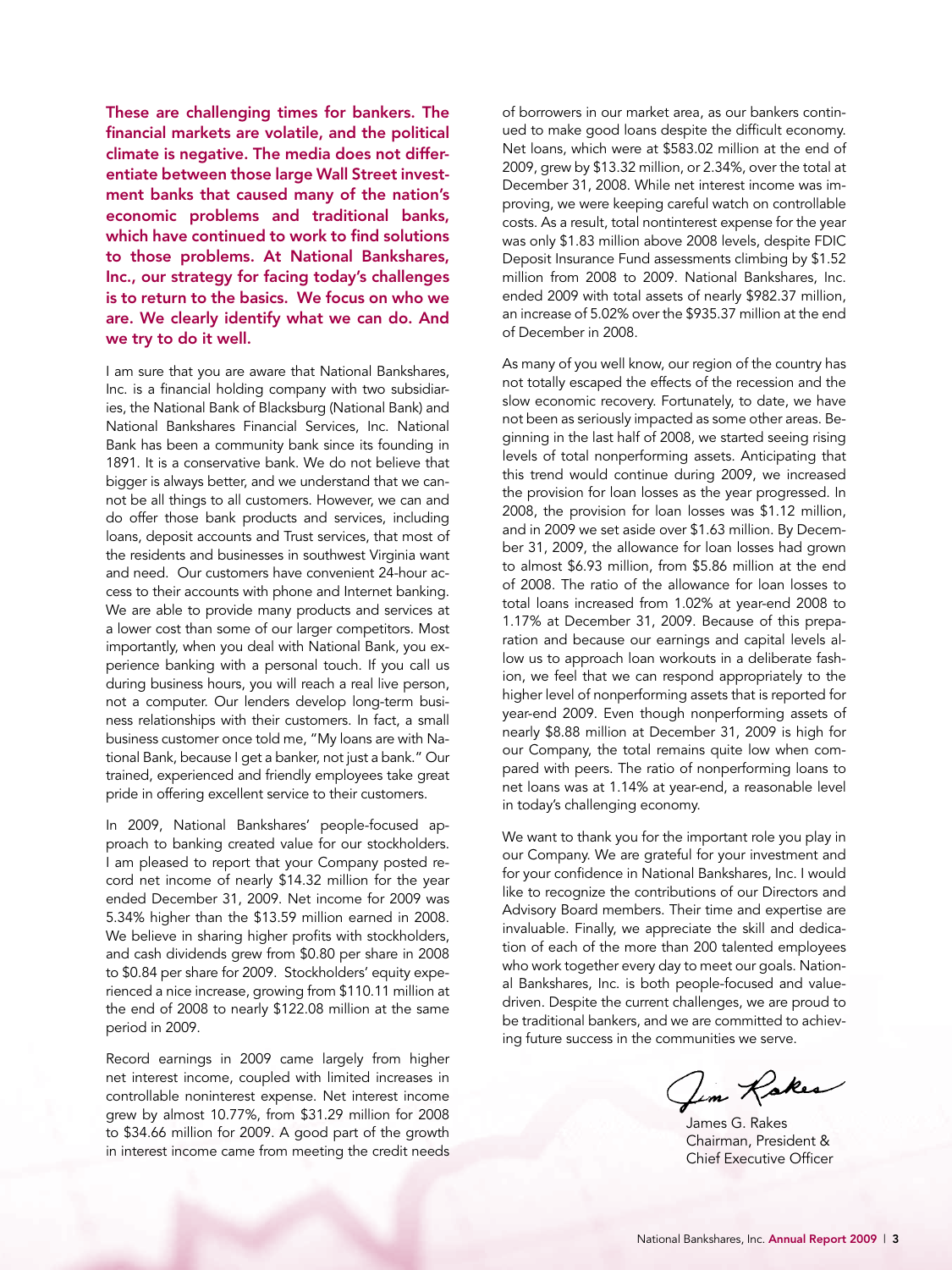### Consolidated Balance Sheets

\$ in thousands, except per share data

| <b>Assets</b>                                                           |    | December 31, 2009 |    | December 31, 2008 |  |
|-------------------------------------------------------------------------|----|-------------------|----|-------------------|--|
| Cash and due from banks                                                 | \$ | 12,894            | \$ | 16,316            |  |
| Interest-bearing deposits                                               |    | 32,730            |    | 29,656            |  |
| Securities available for sale, at fair value                            |    | 168,041           |    | 147,227           |  |
| Securities held to maturity (fair value approximates \$129,892 at       |    |                   |    |                   |  |
| December 31, 2009 and \$117,277 at December 31, 2008)                   |    | 129,376           |    | 117,772           |  |
| Mortgage loans held for sale                                            |    | 126               |    | 348               |  |
| Loans:                                                                  |    |                   |    |                   |  |
| Real estate construction loans                                          |    | 45,625            |    | 60,798            |  |
| Real estate mortgage loans                                              |    | 165,542           |    | 162,757           |  |
| Commercial and industrial loans                                         |    | 283,998           |    | 246,218           |  |
| Loans to individuals                                                    |    | 95,844            |    | 106,907           |  |
| Total loans                                                             |    | 591,009           |    | 576,680           |  |
| Less unearned income and deferred fees                                  |    | (1,062)           |    | (1, 123)          |  |
| Loans, net of unearned income and deferred fees                         |    | 589,947           |    | 575,557           |  |
| Less allowance for loan losses                                          |    | (6,926)           |    | (5,858)           |  |
| Loans, net                                                              |    | 583,021           |    | 569,699           |  |
| Premises and equipment, net                                             |    | 10,628            |    | 11,204            |  |
| Accrued interest receivable                                             |    | 6,250             |    | 5,760             |  |
| Other real estate owned, net                                            |    | 2,126             |    | 1,984             |  |
| Intangible assets and goodwill                                          |    | 12,626            |    | 13,719            |  |
| Other assets                                                            |    | 24,549            |    | 21,689            |  |
| Total assets                                                            | \$ | 982,367           | \$ | 935,374           |  |
| Liabilities and Stockholders' Equity                                    |    |                   |    |                   |  |
| Noninterest-bearing demand deposits                                     | \$ | 122,549           | \$ | 109,630           |  |
| Interest-bearing demand deposits                                        |    | 310,629           |    | 256,416           |  |
| Savings deposits                                                        |    | 51,622            |    | 45,329            |  |
| Time deposits                                                           |    | 367,312           |    | 406,473           |  |
| Total deposits                                                          |    | 852,112           |    | 817,848           |  |
| Other borrowed funds                                                    |    |                   |    | 54                |  |
| Accrued interest payable                                                |    | 336               |    | 655               |  |
| Other liabilities                                                       |    | 7,843             |    | 6,709             |  |
| <b>Total liabilities</b>                                                |    | 860,291           |    | 825,266           |  |
| Commitments and contingencies                                           |    |                   |    |                   |  |
| Stockholders' equity:                                                   |    |                   |    |                   |  |
| Preferred stock, no par value, 5,000,000 shares authorized; none issued |    |                   |    |                   |  |
| and outstanding                                                         |    |                   |    |                   |  |
| Common stock of \$1.25 par value. Authorized 10,000,000 shares; issued  |    |                   |    |                   |  |
| and outstanding, 6,933,474 in 2009, and 6,929,474 in 2008               |    | 8,667             |    | 8,662             |  |
| Retained earnings                                                       |    | 113,901           |    | 105,356           |  |
| Accumulated other comprehensive loss, net                               |    | (492)             |    | (3,910)           |  |
| Total stockholders' equity                                              |    | 122,076           |    | 110,108           |  |
| Total liabilities and stockholders' equity                              | \$ | 982,367           | \$ | 935,374           |  |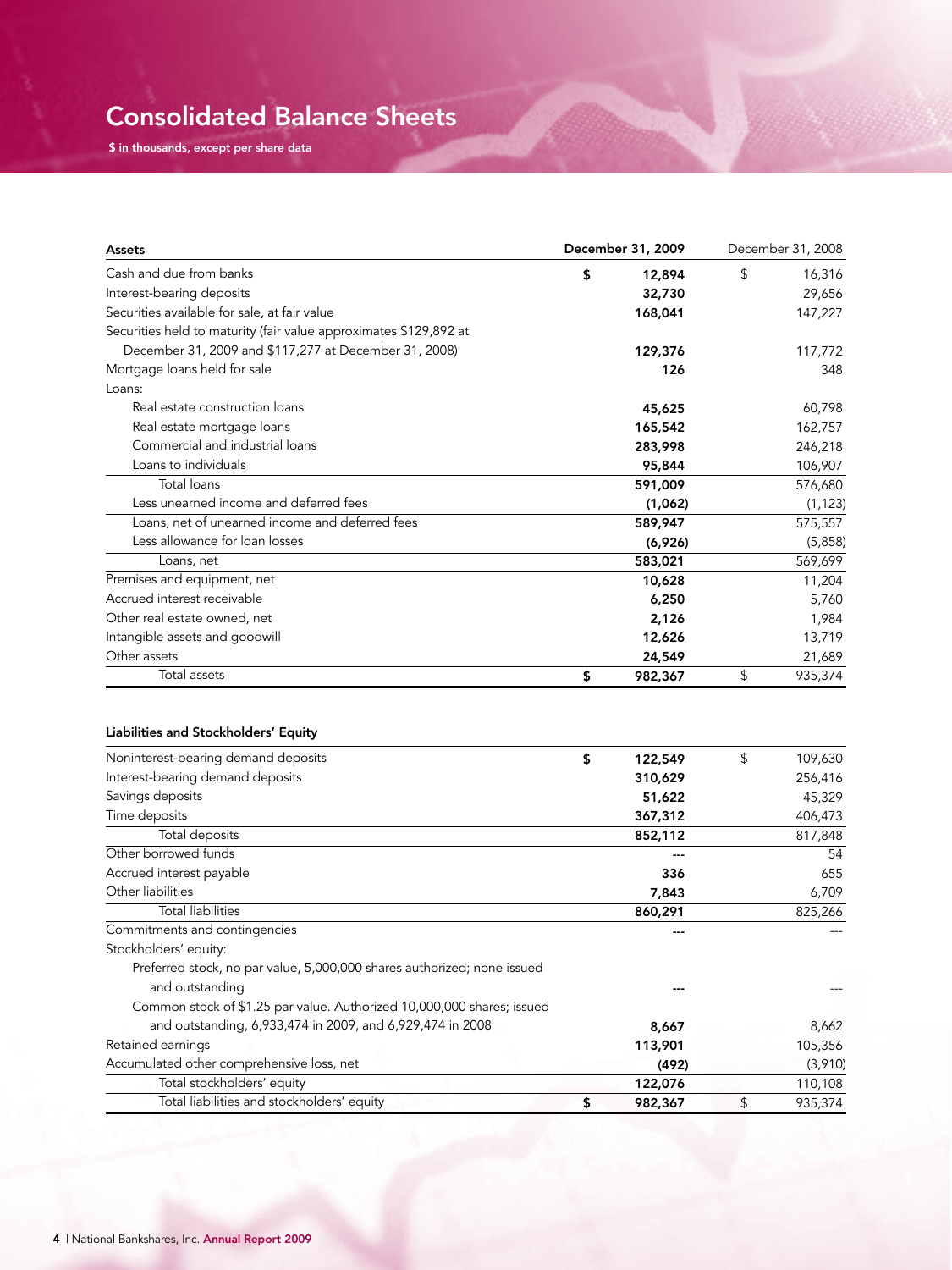## Consolidated Statements of Income

\$ in thousands, except per share data

|                                                     | Years ended December 31, |        |    |        |    |        |
|-----------------------------------------------------|--------------------------|--------|----|--------|----|--------|
| Interest Income                                     |                          | 2009   |    | 2008   |    | 2007   |
| Interest and fees on loans                          | \$                       | 37,578 | \$ | 37,108 | \$ | 37,265 |
| Interest on interest-bearing deposits               |                          | 90     |    | 449    |    | 726    |
| Interest on securities - taxable                    |                          | 6,273  |    | 6,816  |    | 7,476  |
| Interest on securities - nontaxable                 |                          | 6,546  |    | 5,738  |    | 5,302  |
| Total interest income                               |                          | 50,487 |    | 50,111 |    | 50,769 |
| <b>Interest Expense</b>                             |                          |        |    |        |    |        |
| Interest on time deposits of \$100,000 or more      |                          | 5,417  |    | 6,004  |    | 6,519  |
| Interest on other deposits                          |                          | 10,405 |    | 12,802 |    | 15,191 |
| Interest on borrowed funds                          |                          | 3      |    | 12     |    | 35     |
| Total interest expense                              |                          | 15,825 |    | 18,818 |    | 21,745 |
| Net interest income                                 |                          | 34,662 |    | 31,293 |    | 29,024 |
| Provision for loan losses                           |                          | 1,634  |    | 1,119  |    | 423    |
| Net interest income after provision for loan losses |                          | 33,028 |    | 30,174 |    | 28,601 |
| <b>Noninterest Income</b>                           |                          |        |    |        |    |        |
| Service charges on deposit accounts                 |                          | 3,314  |    | 3,425  |    | 3,291  |
| Other service charges and fees                      |                          | 343    |    | 326    |    | 330    |
| Credit card fees                                    |                          | 2,803  |    | 2,808  |    | 2,740  |
| Trust income                                        |                          | 1,053  |    | 1,231  |    | 1,333  |
| <b>BOLI</b> income                                  |                          | 756    |    | 684    |    | 592    |
| Other income                                        |                          | 491    |    | 438    |    | 423    |
| Realized securities gains, net                      |                          | 44     |    | 175    |    | 51     |
| Total noninterest income                            |                          | 8,804  |    | 9,087  |    | 8,760  |
| <b>Noninterest Expense</b>                          |                          |        |    |        |    |        |
| Salaries and employee benefits                      |                          | 11,336 |    | 11,168 |    | 10,773 |
| Occupancy and furniture and fixtures                |                          | 1,792  |    | 1,751  |    | 1,743  |
| Data processing and ATM                             |                          | 1,371  |    | 1,381  |    | 1,149  |
| FDIC assessment                                     |                          | 1,727  |    | 209    |    | 89     |
| Credit card processing                              |                          | 2,121  |    | 2,105  |    | 2,146  |
| Intangible assets amortization                      |                          | 1,093  |    | 1,119  |    | 1,138  |
| Net costs of other real estate owned                |                          | 393    |    | 100    |    | 81     |
| Franchise taxes                                     |                          | 885    |    | 823    |    | 578    |
| Other operating expenses                            |                          | 3,135  |    | 3,367  |    | 3,259  |
| Total noninterest expense                           |                          | 23,853 |    | 22,023 |    | 20,956 |
| Income before income tax expense                    |                          | 17,979 |    | 17,238 |    | 16,405 |
| Income tax expense                                  |                          | 3,660  |    | 3,645  |    | 3,730  |
| Net income                                          | \$                       | 14,319 | \$ | 13,593 | \$ | 12,675 |
| Basic net income per share                          | \$                       | 2.07   | \$ | 1.96   | \$ | 1.82   |
| Fully diluted net income per share                  | \$                       | 2.06   | \$ | 1.96   | \$ | 1.82   |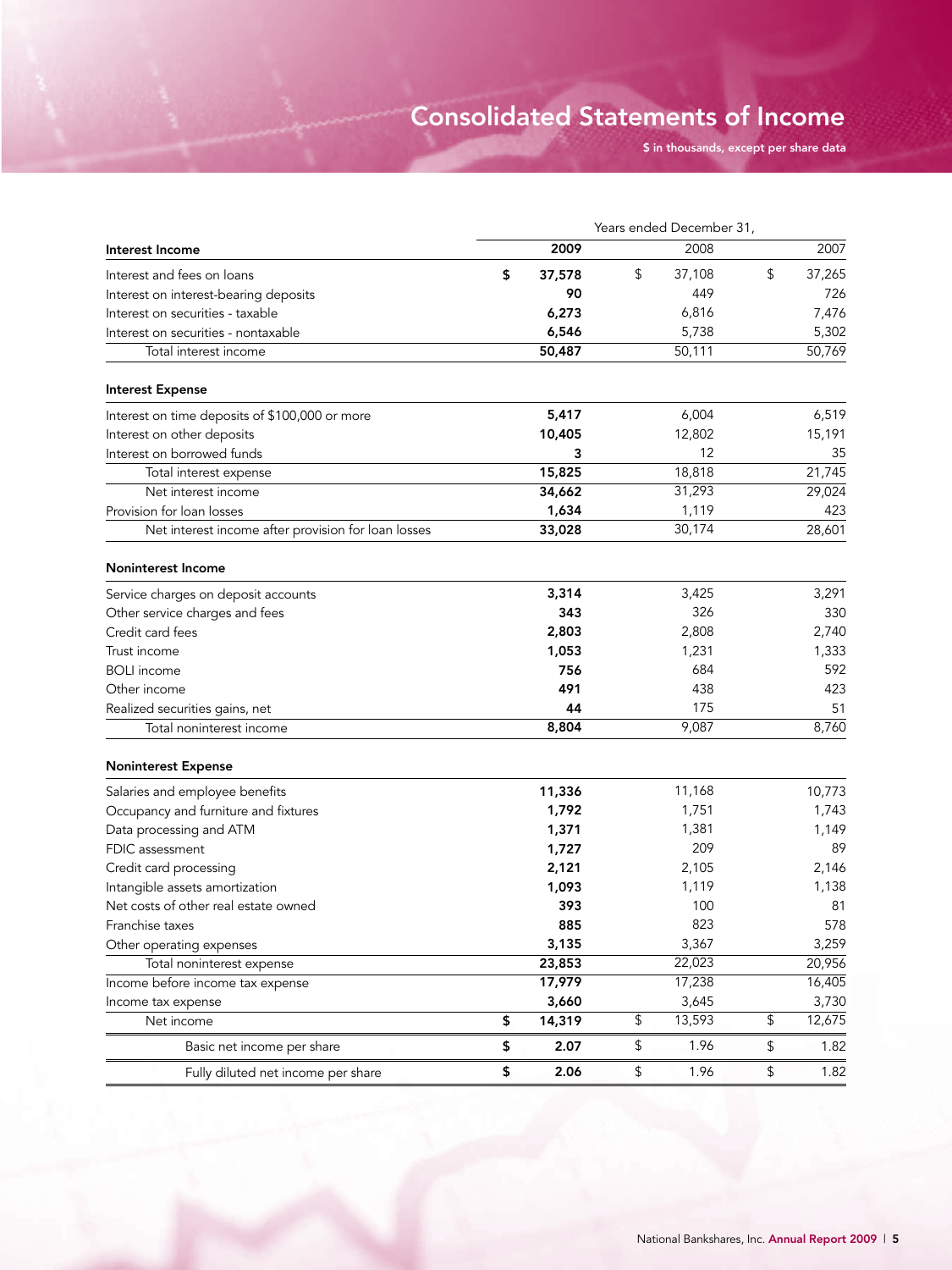### National Bankshares, Inc. Board of Directors



*Standing, from left:* William A. Peery, President, Cargo Oil Co., Inc.; Lawrence J. Ball, President, Moog Components Group; Jack H. Harry, President, Harry Enterprises, Inc.; Glenn P. Reynolds, President, Reynolds Architects, Inc.

*Seated, from left:* Jack W. Bowling, President, H.T. Bowling, Inc.; Dr. Mary G. Miller, President, Interactive Design and Development, Inc.; Dr. James M. Shuler, Delegate, Virginia House of Delegates; Dr. Jack M. Lewis, President, New River Community College; James G. Rakes, Chairman, President and Chief Executive Officer, National Bankshares, Inc.; Chairman, President and Chief Executive Officer, National Bank; Chairman, President and Treasurer, National Bankshares Financial Services, Inc.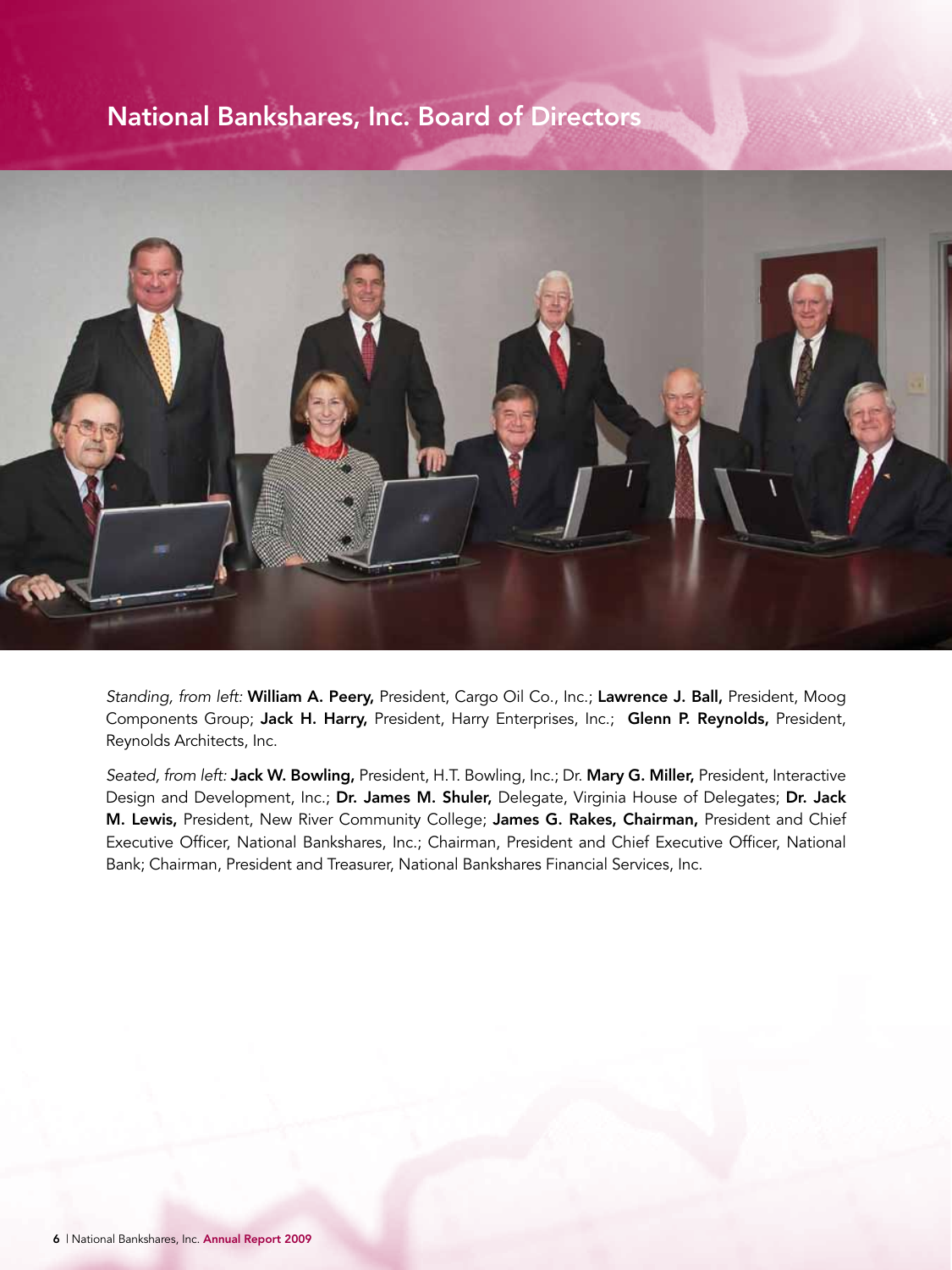### National Bank Board of Directors



*Standing, from left:* James S. Gillespie, Jr., President, Jim Sam Gillespie Farm; Carl M. McNeil, Realtor, Founder McNeil Real Estate, Inc.; Dr. J. Lewis Webb, Jr., Retired Dentist; James C. Thompson, Chairman, Thompson & Litton, Inc.

Seated from left: Ellen G. Burnop, Co-Owner and President, New River Office Supply, Inc.; Charles E. Green, III, Financial Planner, AXA Advisors, L.L.C.; Dr. James M. Shuler, Delegate, Virginia House of Delegates; F. Brad Denardo, Executive Vice President, National Bankshares, Inc., Executive Vice President/Chief Operating Officer, National Bank; James G. Rakes, Chairman, President and Chief Executive Officer, National Bankshares, Inc., Chairman, President and Chief Executive Officer, National Bank, Chairman, President and Treasurer, National Bankshares Financial Services, Inc. *Not pictured:* Michael E. Dye, Pharmacist/Owner, New Graham Pharmacy.

#### National Bank Advisory Boards

*Montgomery County:* Dan A. Dodson, M. Scott Hill, Kathryn S. Oddo, James J. Owen, Arlene A. Saari, James C. Stewart, Marc A. Verniel, T. Cooper Via.

*Giles County:* Dr. Terry E. Arbogast, Mark E. Collins, Lisa W. Epperly, Dr. Robert C. McCracken, Ross E. Martin, Scarlet B. Ratcliffe, James E. Tyler.

*Galax:* Thomas L. McChesney, Dr. James A. Williams, Jr., David F. Wilson.

*Christiansburg/Radford/Pulaski County:* Charles R. Beller, III, William K. Cunningham, Gerard W. Higgins, Dr. Kenneth E. Jones, Dr. Peter J. McDonald, L. Scott Wade.

*Richlands:* Thurmon T. Hackworth, Dr. Marvin D. Harman, Peter M. Mulkey, John M. Warner.

*Interstate:* A. Susan Keene, Stephen A. Lester, II.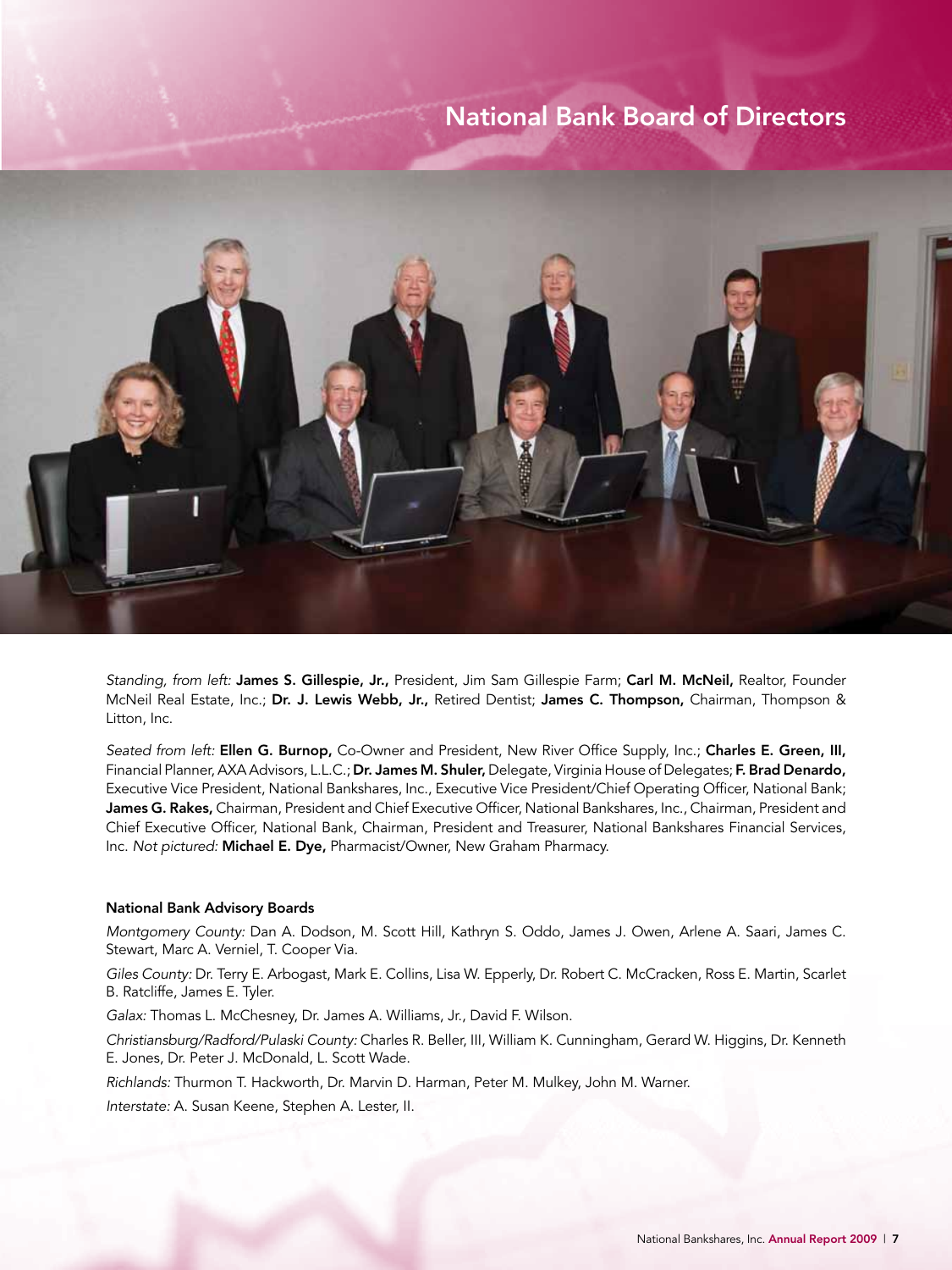### Corporate Information

#### National Bankshares, Inc. Executive Officers

James G. Rakes **David K. Skeens** Chairman, President and Chief Executive Officer Treasurer and Chief Financial Officer

F. Brad Denardo **Marilyn B. Buhyoff** Executive Vice President Secretary and Counsel

#### Annual Meeting

The Annual Meeting of Stockholders will be held on Tuesday, April 13, 2010 at 3:00 p.m. at Custom Catering Center, 902 Patrick Henry Drive, Blacksburg, Virginia.

#### Corporate Stock

National Bankshares, Inc. common stock trades on the Nasdaq Capital Market under the symbol "NKSH".

#### Financial Information

Investors and analysts seeking financial information about National Bankshares, Inc. should contact:

James G. Rakes Chairman, President and Chief Executive Officer (540) 951-6300 or (800) 552-4123 jrakes@nbbank.com

Written requests may be directed to: National Bankshares, Inc. P.O. Box 90002, Blacksburg, VA 24062-9002

#### Stockholder Services and Stock Transfer Agent

Stockholders seeking information about stock transfer requirements, lost certificates, dividends and other stockholder matters should contact:

Marilyn B. Buhyoff Transfer Agent Secretary and Counsel **Figure 2** or - **Company** - or - **Registrar and Transfer Company** (540) 951-6300 or (800) 552-4123 10 Commerce Drive mbuhyoff@nbbank.com Cranford, NJ 07016-3572

 (800) 368-5948 info@rtco.com

A copy of National Bankshares, Inc.'s annual report to the Securities and Exchange Commission on Form 10-K will be furnished without charge to any stockholder upon written request. The Form 10-K and other corporate publications are also available at www.nationalbankshares.com. Proxy materials for the Annual Meeting of Stockholders are available at www.nationalbanksharesproxy.com.

#### Corporate Office

National Bankshares, Inc. 101 Hubbard Street Blacksburg, Virginia 24060 P.O. Box 90002 Blacksburg, Virginia 24062-9002 www.nationalbankshares.com (540) 951-6300 or (800) 552-4123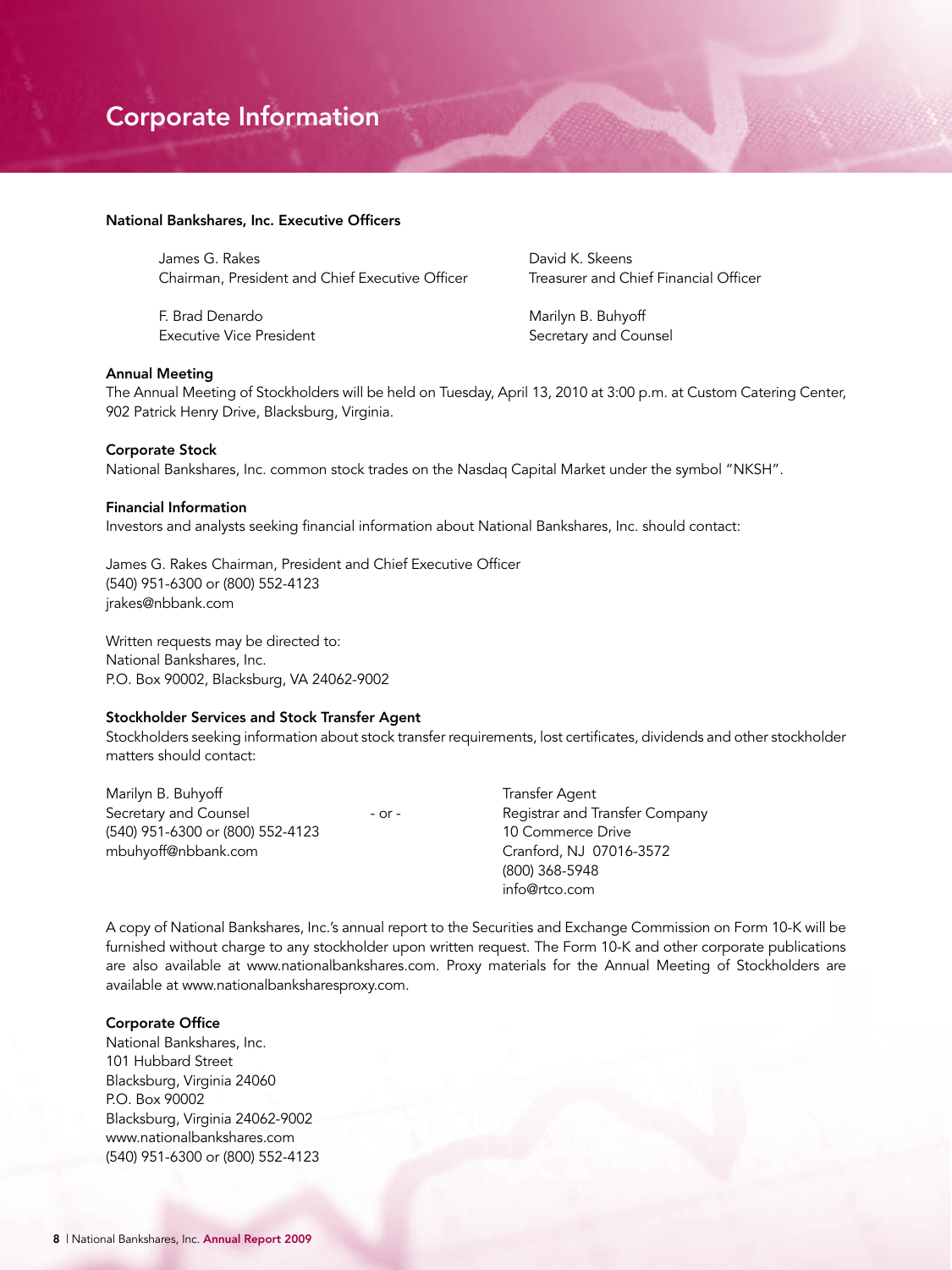